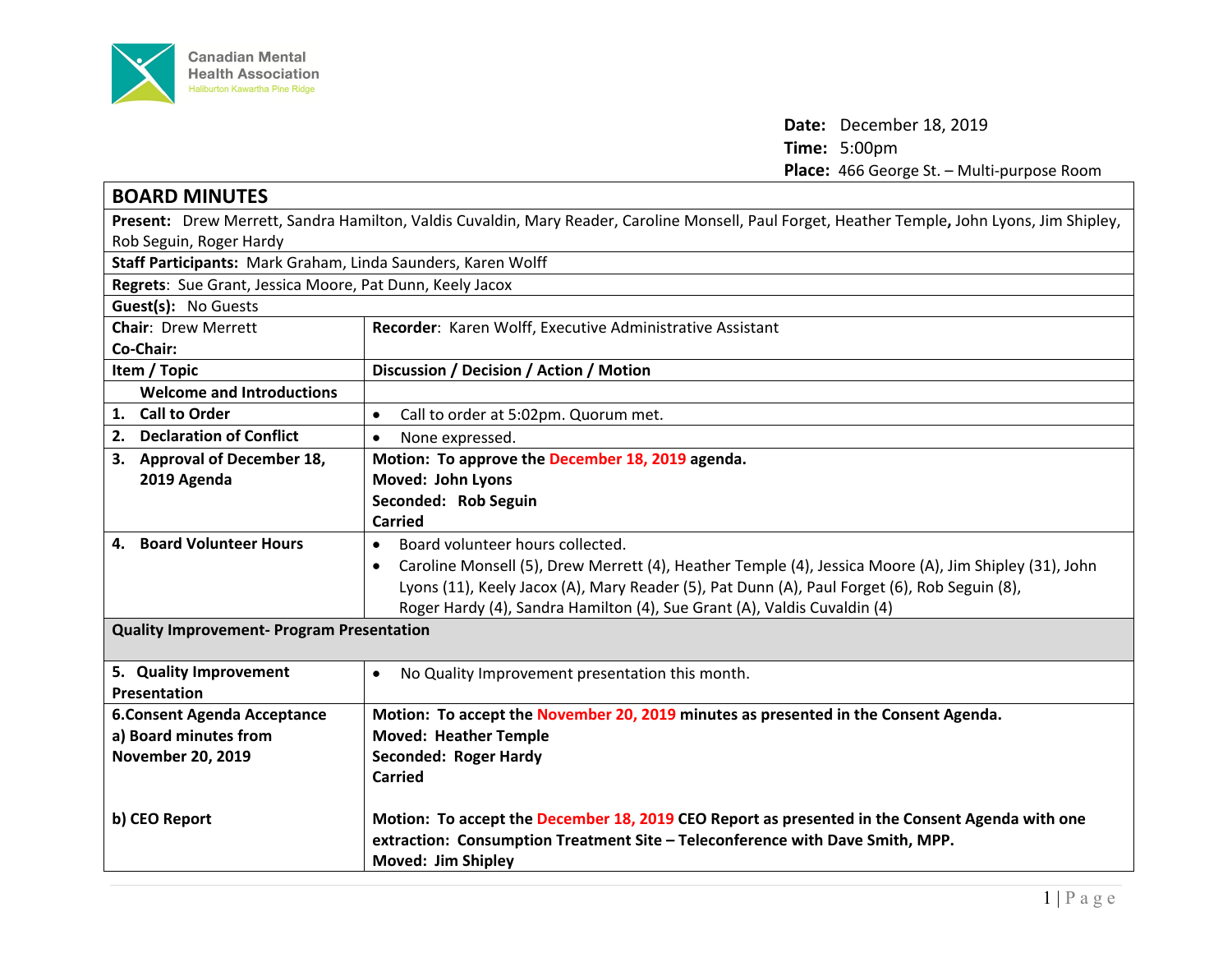

|                                      | Seconded: John Lyons                                                                                            |
|--------------------------------------|-----------------------------------------------------------------------------------------------------------------|
|                                      | <b>Carried</b>                                                                                                  |
| 7. One Item(s) Extracted from the    | One item extracted from the Consent Agenda/CEO Report: Consumption Treatment Site (CTS) -<br>$\bullet$          |
| <b>Consent Agenda/CEO Report:</b>    | Teleconference with Dave Smith, MPP                                                                             |
|                                      | In follow-up to the November 20 board meeting, Mark and Jim reviewed updated discussions with<br>$\bullet$      |
|                                      | board members surrounding the status of two potential CTS sites.                                                |
|                                      | Presently no agreement has been reached regarding the direction of the CTS site(s). Deadline has<br>$\bullet$   |
|                                      | passed for committee(s) to make a decision. Future discussions are on hold until after the holidays.            |
| 8. Board Discussion on Q.I.          | No presentation today.<br>$\bullet$                                                                             |
| Presentation                         |                                                                                                                 |
| 9. a) Statement of Revenue &         | Heather Temple reviewed the following financial statements with board members :<br>$\bullet$                    |
| <b>Expense-Ministry Funded</b>       | Statement of Revenue & Expense - Ministry Funded<br>a)                                                          |
|                                      | Statement of Revenue & Expense - Other Funded<br>b)                                                             |
| 9. b) Statement of Revenue &         | Statement of Revenue & Expense - Community Engagement<br>C)                                                     |
| <b>Expense-Other Funded</b>          | Financial Report - April 1, 2019 to November 30, 2019 (Narrative)<br>d)                                         |
|                                      |                                                                                                                 |
| 9. c) Statement of Revenue &         | CMHA HKPR did not receive full MCCSS Community Infrastructure Renewal Funding (CIRF).<br>$\bullet$              |
| <b>Expense-Fundraising/Community</b> |                                                                                                                 |
| Engagement                           | Motion: To accept the above-noted Statements of Revenue & Expense and Financial Report for month                |
|                                      |                                                                                                                 |
|                                      | ending November 30, 2019.                                                                                       |
| 9. d) Financial Report-              | Moved: John Lyons                                                                                               |
| April 1/2019 to                      | Seconded: Paul Forget                                                                                           |
| November 30/2019 (Narrative)         | <b>Carried</b>                                                                                                  |
| 10. Urgent Matter                    | $\bullet$<br>None                                                                                               |
| <b>Business Arising</b>              |                                                                                                                 |
| 11. $a)$                             | None<br>$\bullet$                                                                                               |
| <b>New Business</b>                  |                                                                                                                 |
| 12. a) Accreditation Canada Board    | Drew kindly reminded everyone to complete the board's Accreditation Canada Governance Functioning<br>$\bullet$  |
| <b>Governance Functioning Tool</b>   | Tool survey as soon as possible. Deadline scheduled for January 16, 2020.                                       |
|                                      |                                                                                                                 |
| Correspondence                       |                                                                                                                 |
| 13. a) Ministry of Health-Notice of  | The Ministry of Health (MOH) completed the reconciliation process for the Community Infrastructure<br>$\bullet$ |
| <b>CIRF Project Settlement</b>       | Renewal Fund for projects #202726, #202727, #202728.                                                            |
|                                      | Unspent, excess funding of \$12,827.90 will be returned to the MOH as per the agreement.<br>$\bullet$           |
|                                      |                                                                                                                 |